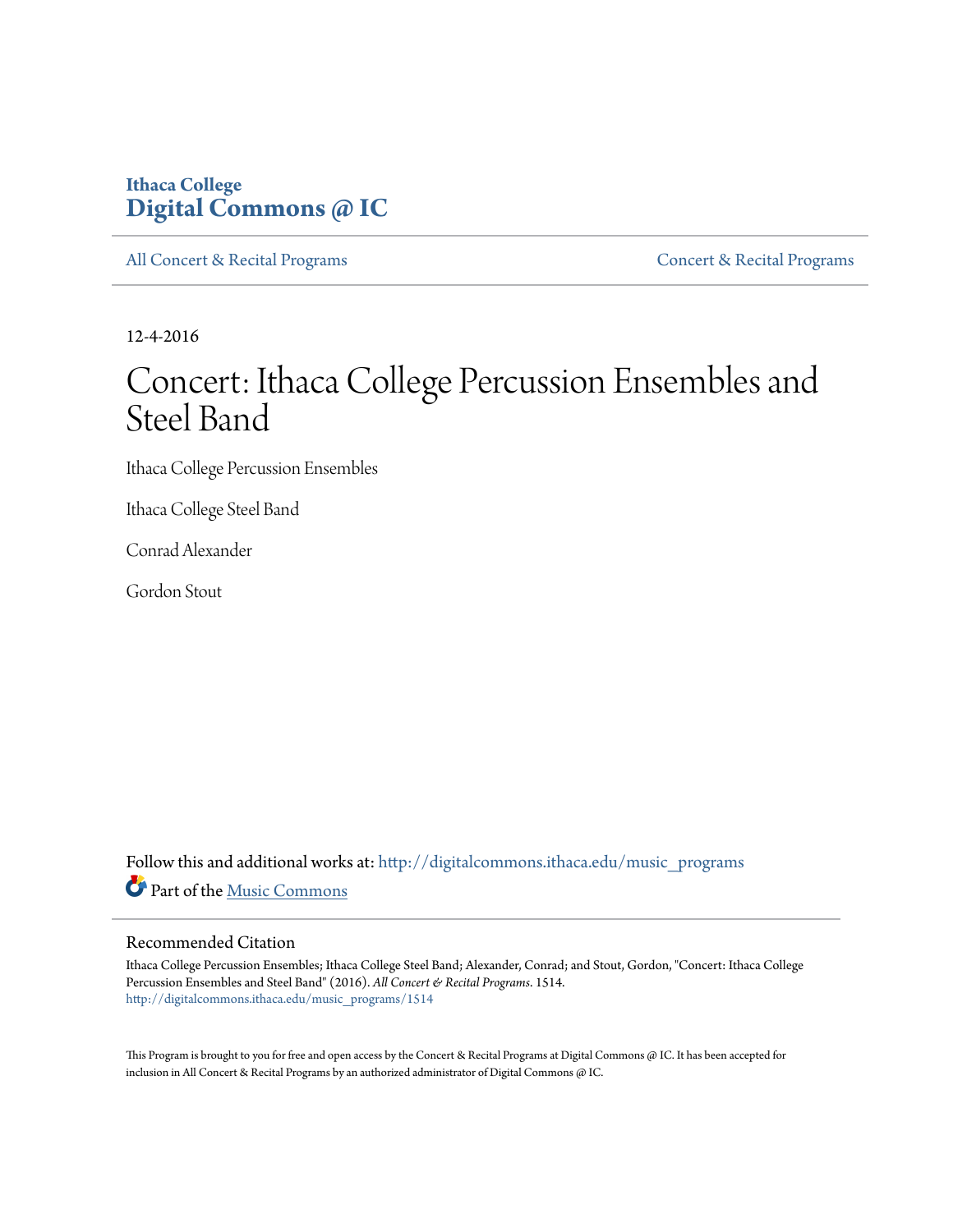Ithaca College Percussion Ensembles and Steel Band

> **THES JUMPLEY CRITER FOR LIVEIG**

**Finning** 

Conrad Alexander, Gordon Stout, directors

Deanna Payne, soprano

Ford Hall Sunday, December 4th, 2016 8:15 pm

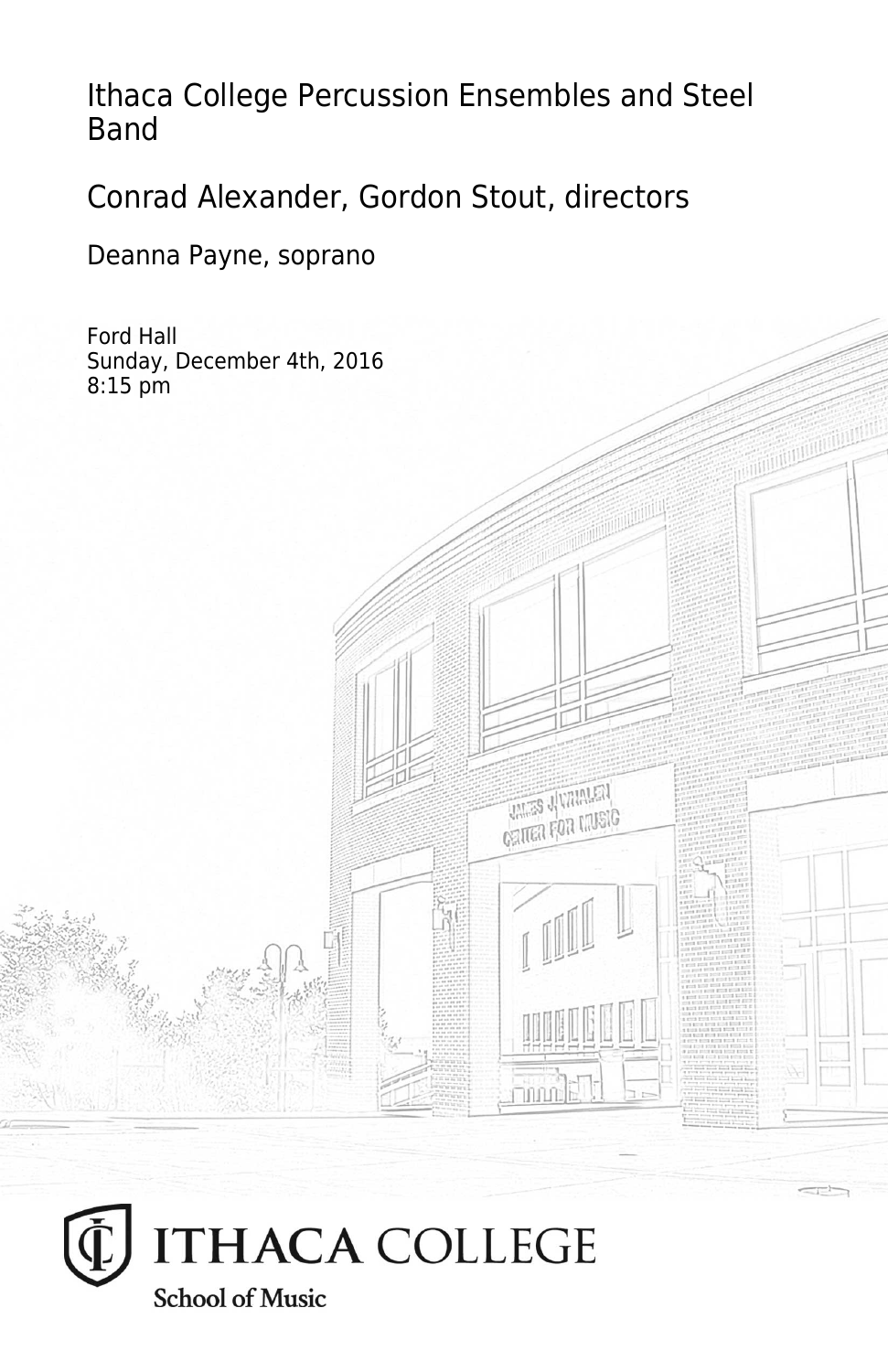## **Program**

Bomba E' Rolando Morales-Matos Twilight Offering Music **Blake Wilkins** This World **William L. Cahn Pause** Six Marimbas (1986) Six Marimbas (1986)

At The Dawn Of War Kevin Erickson

### **Pause**

Suzie **Ray Holman** Transcribed - Jeannine Remy

Samba El Gato Shelly Irvine

Don't Stop Till You Get Enough Michael Jackson

Arr. M. Durack

(b. 1936)

(b. 1946)